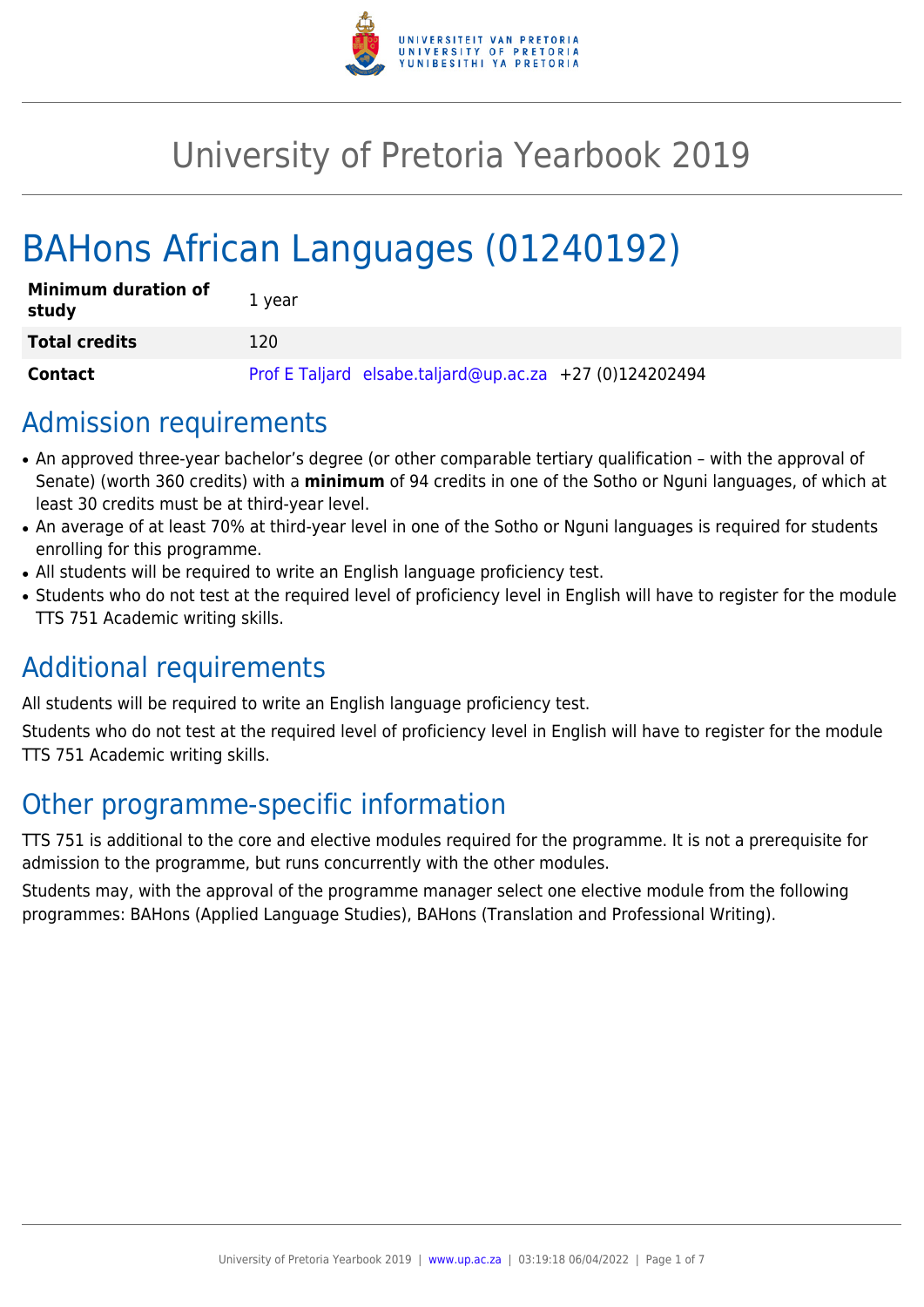

# Curriculum: Final year

### **Minimum credits: 120**

Electives Select ONE module from: Group A NDE 751, SEP 751, STW 751 and ZUL 751 Select TWO modules from: Group B AFT 756, AFT 757, AFT 758, LCC 727, LEX 710 and LEX 751

# **Core modules**

### **Languages of Africa 751 (AFT 751)**

| <b>Module credits</b>         | 10.00                                            |
|-------------------------------|--------------------------------------------------|
| <b>Prerequisites</b>          | No prerequisites.                                |
| <b>Contact time</b>           | 1 lecture per week                               |
| <b>Language of tuition</b>    | Module presented in English and African Language |
| <b>Department</b>             | African Languages                                |
| <b>Period of presentation</b> | Quarter 2                                        |

#### **Module content**

The distinction between the terms "African languages" and "Bantu languages". An overview of the various classifications of the languages of Africa, the Bantu languages and the South Eastern Bantu languages. The distribution of these languages. Overview of various theories regarding the possible origin of specifically the Bantu languages. Salient features of the Bantu languages. Overview of the language situation in South Africa.

# **Linguistics African languages: Capita selecta 752 (AFT 752)**

| <b>Module credits</b>         | 20.00                                            |
|-------------------------------|--------------------------------------------------|
| <b>Prerequisites</b>          | No prerequisites.                                |
| <b>Contact time</b>           | 1 lecture per week                               |
| <b>Language of tuition</b>    | Module presented in English and African Language |
| <b>Department</b>             | African Languages                                |
| <b>Period of presentation</b> | Semester 1 or Semester 2                         |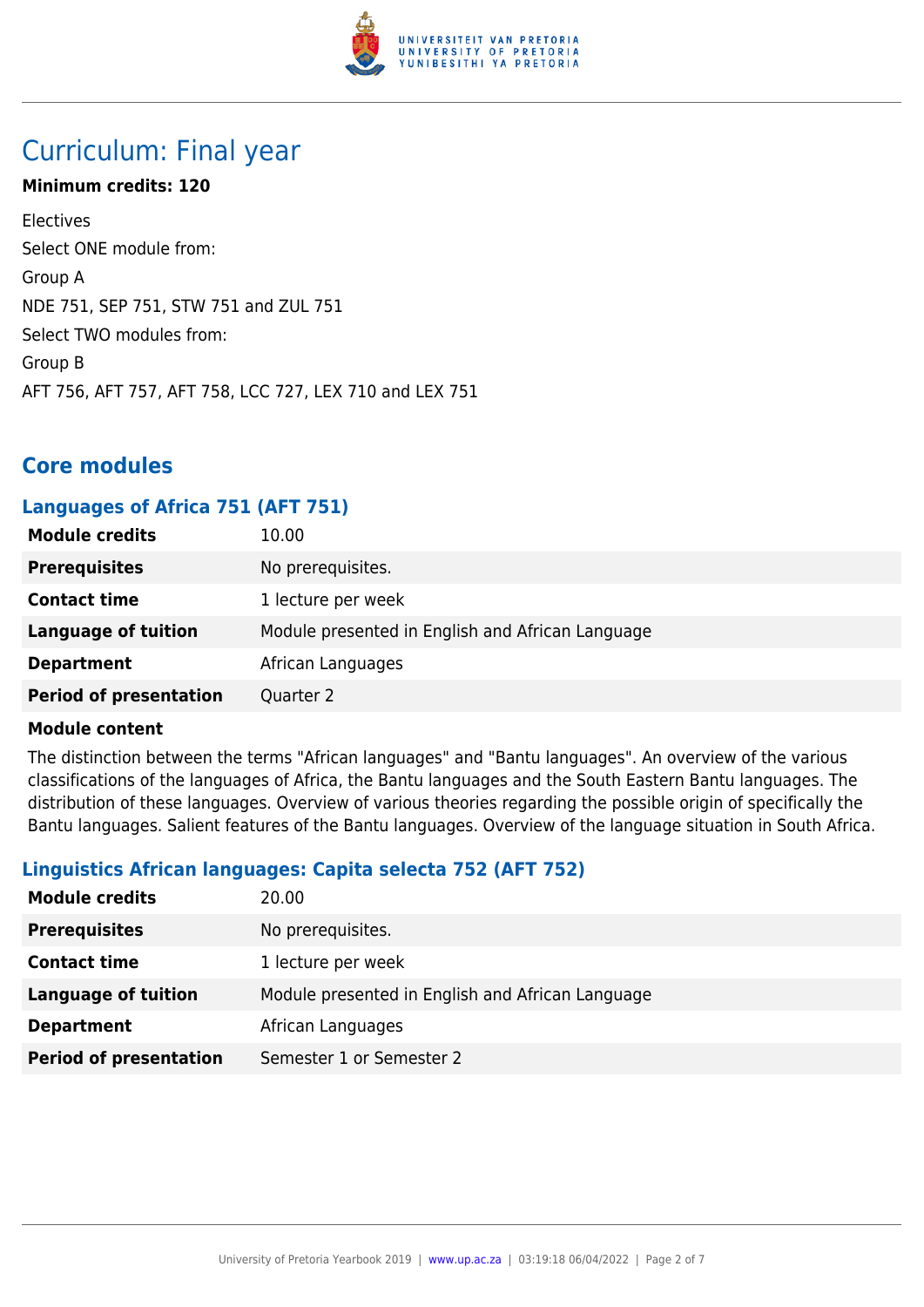

#### **Module content**

Selected linguistic themes from the African languages: problems concerning word classifications; in-depth investigation into problematic issues such as pronominalisation, the Bantu noun class system with reference to the possible existence of erstwhile emotive noun classes. Study of the origin of the Bantu languages. A general linguistic background is also given.

Students will be subdivided into language specific groups, should the number of students warrant such a division.

### **Research report 759 (AFT 759)**

| <b>Module credits</b>         | 30.00                                            |
|-------------------------------|--------------------------------------------------|
| <b>Prerequisites</b>          | No prerequisites.                                |
| Language of tuition           | Module presented in English and African Language |
| <b>Department</b>             | African Languages                                |
| <b>Period of presentation</b> | Year                                             |

#### **Module content**

Part 1: Theoretical component: the research process (from research proposal to research report: identification and formulation of the problem, development of hypotheses, data collection and interpretation, etc); the use of electronic resources in research, plagiarism and copyright issues.

Part 2: Application: A limited research project in which the principles of research methodology are applied. A research proposal must be submitted to the supervisor for approval.

# **Elective modules**

#### **Traditional literature: Nguni and Sotho 756 (AFT 756)**

| <b>Module credits</b>         | 20.00                                            |
|-------------------------------|--------------------------------------------------|
| <b>Prerequisites</b>          | No prerequisites.                                |
| <b>Contact time</b>           | 1 lecture per week                               |
| Language of tuition           | Module presented in English and African Language |
| <b>Department</b>             | African Languages                                |
| <b>Period of presentation</b> | Semester 1 or Semester 2                         |

#### **Module content**

An analysis of the traditional literature of the Nguni and Sotho languages: praise poems, folklore and drama (Nguni languages).

# **Teaching of African languages 757 (AFT 757)**

| <b>Module credits</b> | 20.00                                            |
|-----------------------|--------------------------------------------------|
| <b>Prerequisites</b>  | No prerequisites.                                |
| <b>Contact time</b>   | 1 lecture per week                               |
| Language of tuition   | Module presented in English and African Language |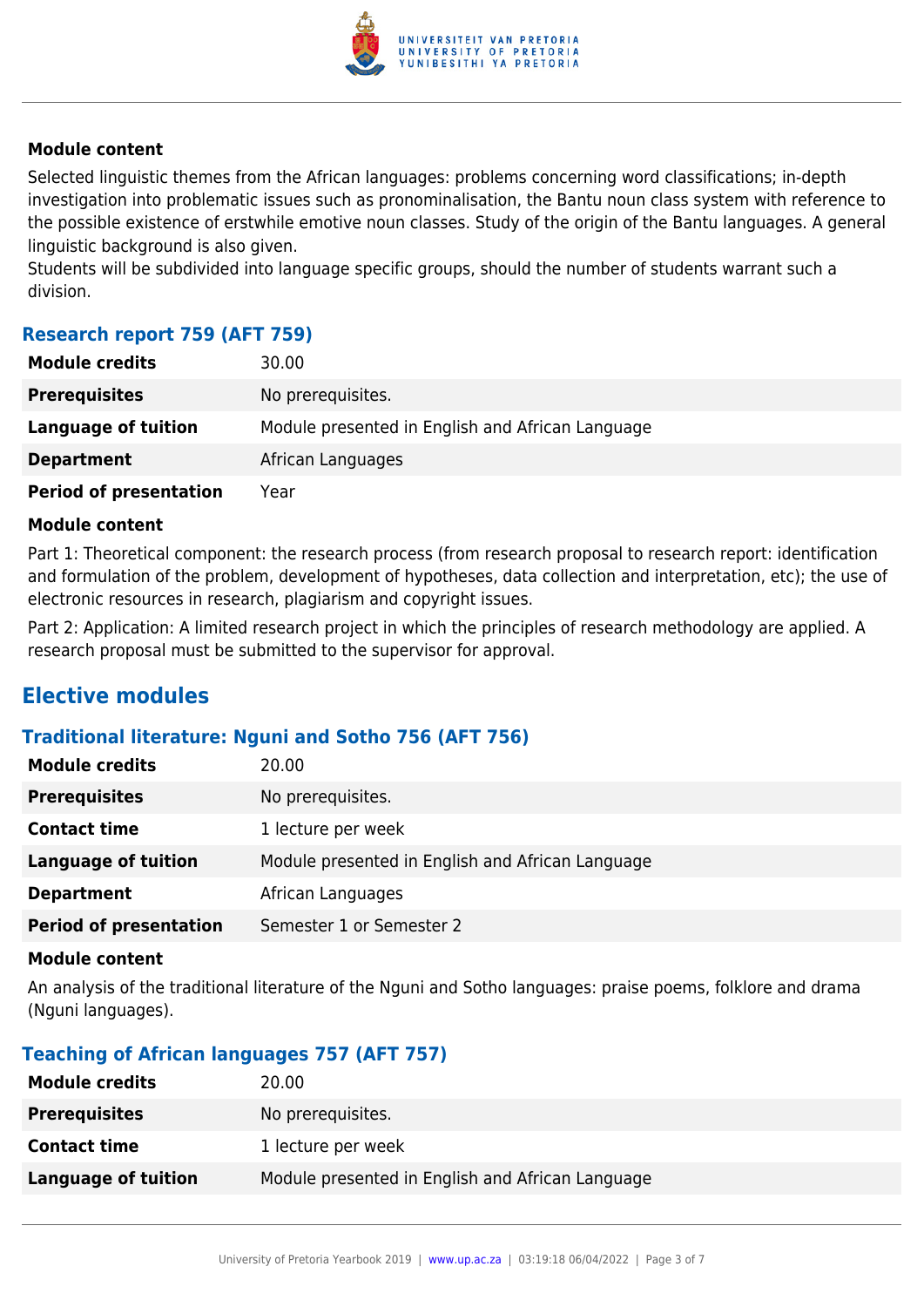

#### **Department** African Languages

**Period of presentation** Semester 1 or Semester 2

#### **Module content**

An overview of the theories on the teaching of African languages as home, first or second additional languages. The implication of OBE for the teaching of African languages. Emphasis is placed on the importance of the usage and development of relevant terminology.

### **Advanced copy-editing: African languages 758 (AFT 758)**

| <b>Module credits</b>         | 20.00                          |
|-------------------------------|--------------------------------|
| <b>Prerequisites</b>          | No prerequisites.              |
| <b>Contact time</b>           | 1 lecture per week             |
| <b>Language of tuition</b>    | Module is presented in English |
| <b>Department</b>             | African Languages              |
| <b>Period of presentation</b> | Semester 1 or Semester 2       |

#### **Module content**

Advanced copy-editing with specialisation in an African language – isiNdebele, isiZulu, Sepedi or Setswana. The module develops and refines language-editing skills further, using a variety of literary and other texts. Students are further familiarised with the grammar rules and current spelling rules of the four African languages concerned, namely isiZulu/isiNdebele/Sepedi or Setswana respectively, and are given ample opportunity to hone their editing skills by applying these rules to unedited texts in these languages.

# **Introduction to literary theory 727 (LCC 727)**

| <b>Module credits</b>         | 20.00                          |
|-------------------------------|--------------------------------|
| <b>Prerequisites</b>          | No prerequisites.              |
| <b>Contact time</b>           | 1 lecture per week             |
| <b>Language of tuition</b>    | Module is presented in English |
| <b>Department</b>             | Afrikaans                      |
| <b>Period of presentation</b> | Year                           |

#### **Module content**

The place, nature and function of theory of literature, research (hermeneutical, empirical), application; analysis, interpretation, evaluation and canonisation; literary systems (fields); capita selecta from 20th-century perspectives on literature and the study of literature; key issues in literary theory; primary and secondary sources.

#### **Terminology 710 (LEX 710)**

| <b>Module credits</b> | 20.00              |
|-----------------------|--------------------|
| <b>Prerequisites</b>  | No prerequisites.  |
| <b>Contact time</b>   | 1 lecture per week |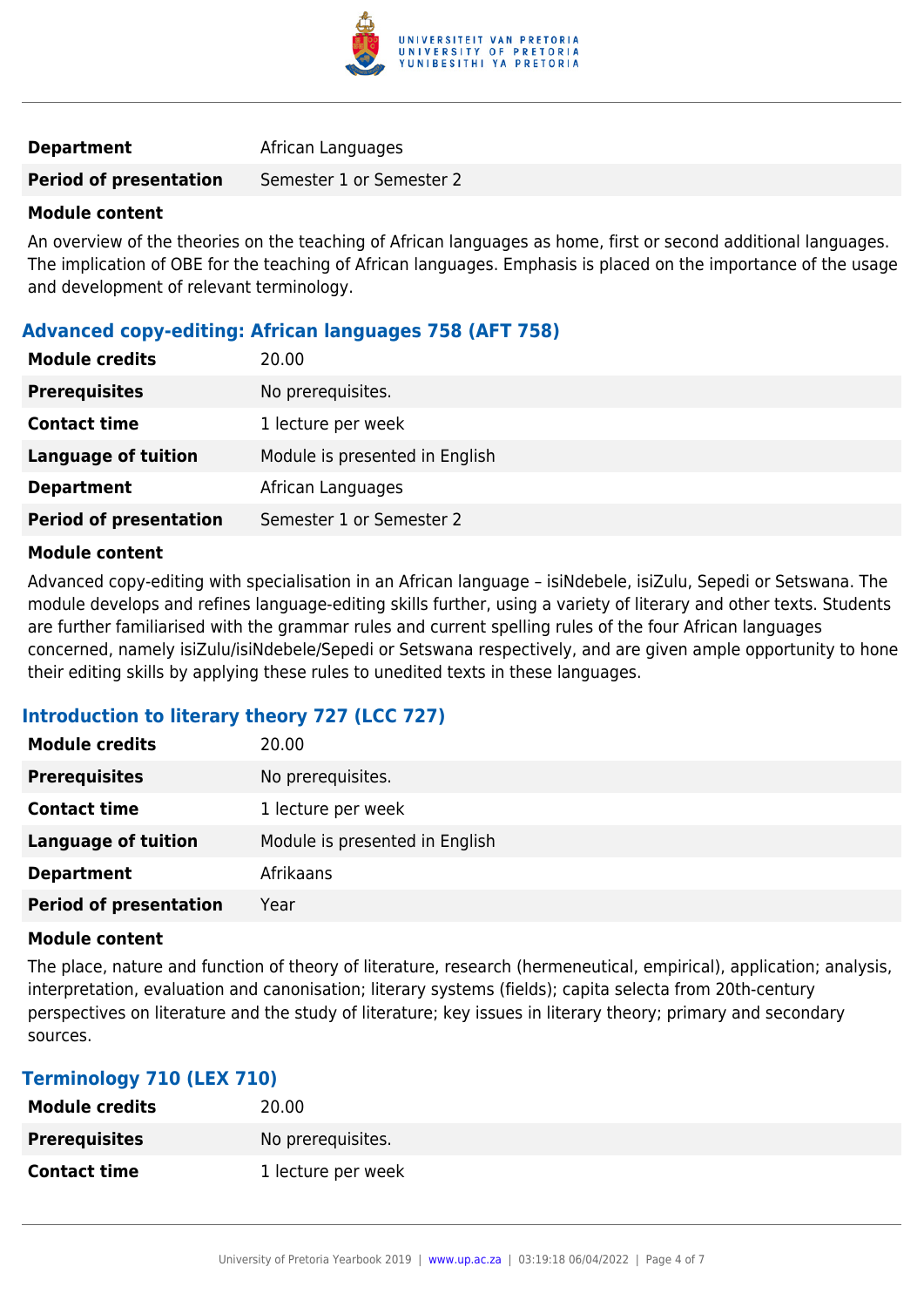

| <b>Language of tuition</b>    | Module is presented in English |
|-------------------------------|--------------------------------|
| <b>Department</b>             | African Languages              |
| <b>Period of presentation</b> | Semester 1                     |
|                               |                                |

#### **Module content**

Introduction to basic terminological concepts; terminology and related disciplines; three dimensions of terminological theory; term formation: theory and practice; guidelines for the creation of terms; term excerption; the functional efficacy of terms; standardisation; terminology and coprora; compilation of a term list.

# **Lexicography 751 (LEX 751)**

| <b>Module credits</b>         | 20.00                          |
|-------------------------------|--------------------------------|
| <b>Contact time</b>           | 1 lecture per week             |
| Language of tuition           | Module is presented in English |
| <b>Department</b>             | African Languages              |
| <b>Period of presentation</b> | Semester 1 or Semester 2       |

#### **Module content**

A general introduction to the theory and practice of lexicography.

The compilation and use of monolingual and bilingual paper as well as electronic dictionaries. Special focus on the macrostructures and microstructures of these dictionaries. On the level of the macrostructure attention is paid to the front and back matter and the central text. On the level of the microstructure the focus is on the different data types, particularly equivalent relations in bilingual dictionaries and paraphrase of meaning in monoligual dictionaries.

# **isiNdebele literature: Capita selecta 751 (NDE 751)**

| <b>Module credits</b>         | 20.00                             |
|-------------------------------|-----------------------------------|
| <b>Prerequisites</b>          | No prerequisites.                 |
| <b>Contact time</b>           | 1 lecture per week                |
| <b>Language of tuition</b>    | Module is presented in IsiNdebele |
| <b>Department</b>             | African Languages                 |
| <b>Period of presentation</b> | Semester 1 or Semester 2          |

#### **Module content**

Analysis of the basic features and structure of the different literary genres in isiNdebele: poetry (modern and traditional), short stories, novels and drama.

# **Sepedi literature: Capita selecta 751 (SEP 751)**

| <b>Module credits</b> | 20.00              |
|-----------------------|--------------------|
| <b>Prerequisites</b>  | No prerequisites.  |
| <b>Contact time</b>   | 1 lecture per week |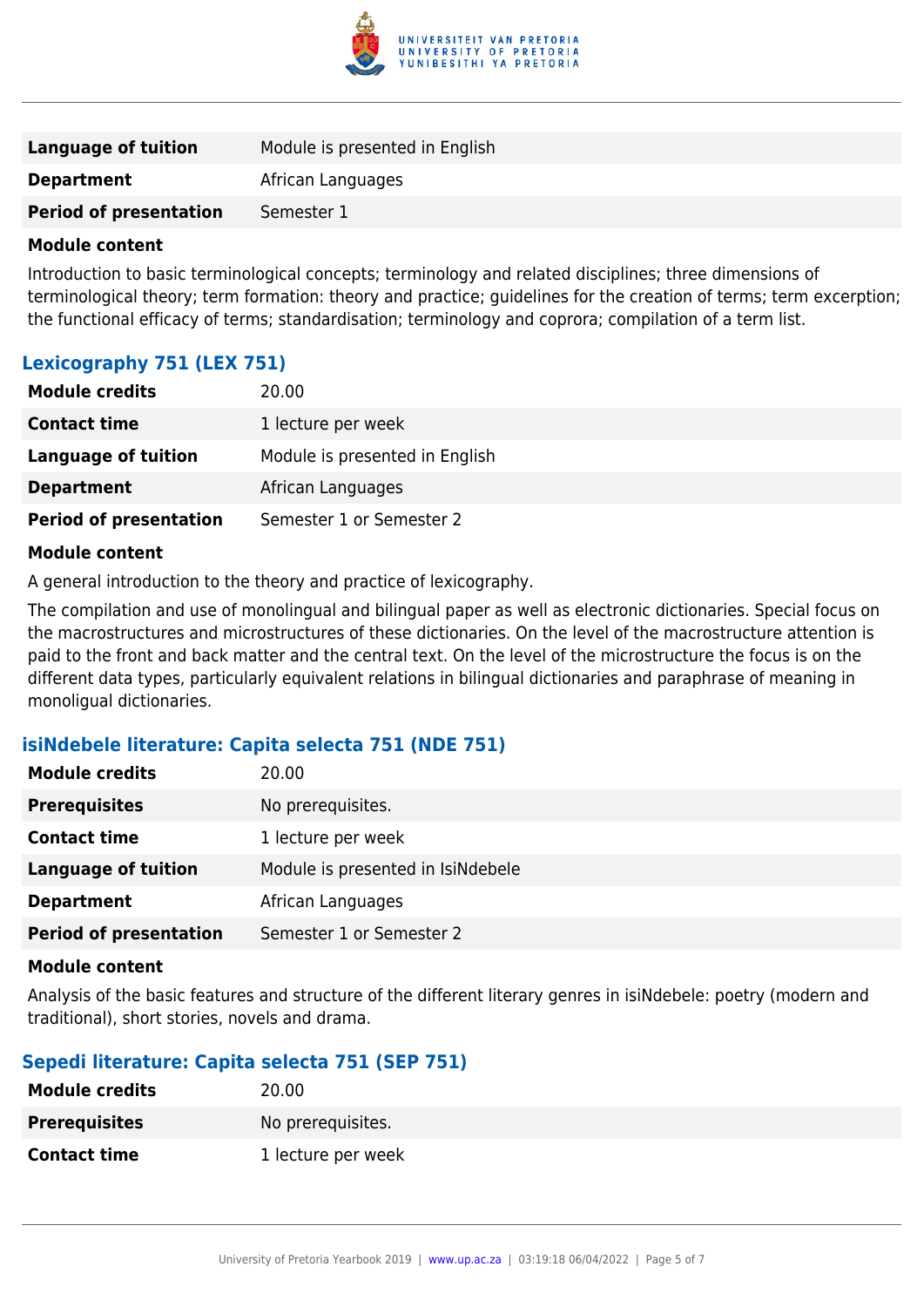

| Language of tuition           | Module is presented in Sepedi |
|-------------------------------|-------------------------------|
| <b>Department</b>             | African Languages             |
| <b>Period of presentation</b> | Semester 1 or Semester 2      |
|                               |                               |

#### **Module content**

Analysis of the basic features and structure of the different literary genres in Sepedi: poetry (modern and traditional), short stories, novels and drama. Introduction to the narratological perspective as a tool of literary analysis.

Will only be offered if a sufficient number of students enrol.

# **Setswana literature: Capita selecta 751 (STW 751)**

| <b>Module credits</b>         | 20.00                           |
|-------------------------------|---------------------------------|
| <b>Prerequisites</b>          | No prerequisites.               |
| <b>Contact time</b>           | 1 lecture per week              |
| <b>Language of tuition</b>    | Module is presented in Setswana |
| <b>Department</b>             | African Languages               |
| <b>Period of presentation</b> | Semester 1 or Semester 2        |

#### **Module content**

Analysis of the basic features and structure of the different literary genres in Setswana: poetry (modern and traditional), short stories, novels and drama. Introduction to the narratological perspective as a tool of literary analysis.

Will only be offered if a sufficient number of students enrol.

#### **isiZulu literature: Capita selecta 751 (ZUL 751)**

| <b>Module credits</b>         | 20.00                          |
|-------------------------------|--------------------------------|
| <b>Prerequisites</b>          | No prerequisites.              |
| <b>Contact time</b>           | 1 lecture per week             |
| <b>Language of tuition</b>    | Module is presented in isiZulu |
| <b>Department</b>             | African Languages              |
| <b>Period of presentation</b> | Semester 1 or Semester 2       |

#### **Module content**

Analysis of the basic features and structure of the different literary genres in isiZulu: poetry (modern and traditional), short stories, novels and drama. Introduction to the narratological perspective as a tool of literary analysis. Will only be offered if sufficient number of students enrol.

The information published here is subject to change and may be amended after the publication of this information. The [General Regulations \(G Regulations\)](https://www.up.ac.za/parents/yearbooks/2019/rules/view/REG) apply to all faculties of the University of Pretoria. It is expected of students to familiarise themselves well with these regulations as well as with the information contained in the [General Rules](https://www.up.ac.za/parents/yearbooks/2019/rules/view/RUL) section.